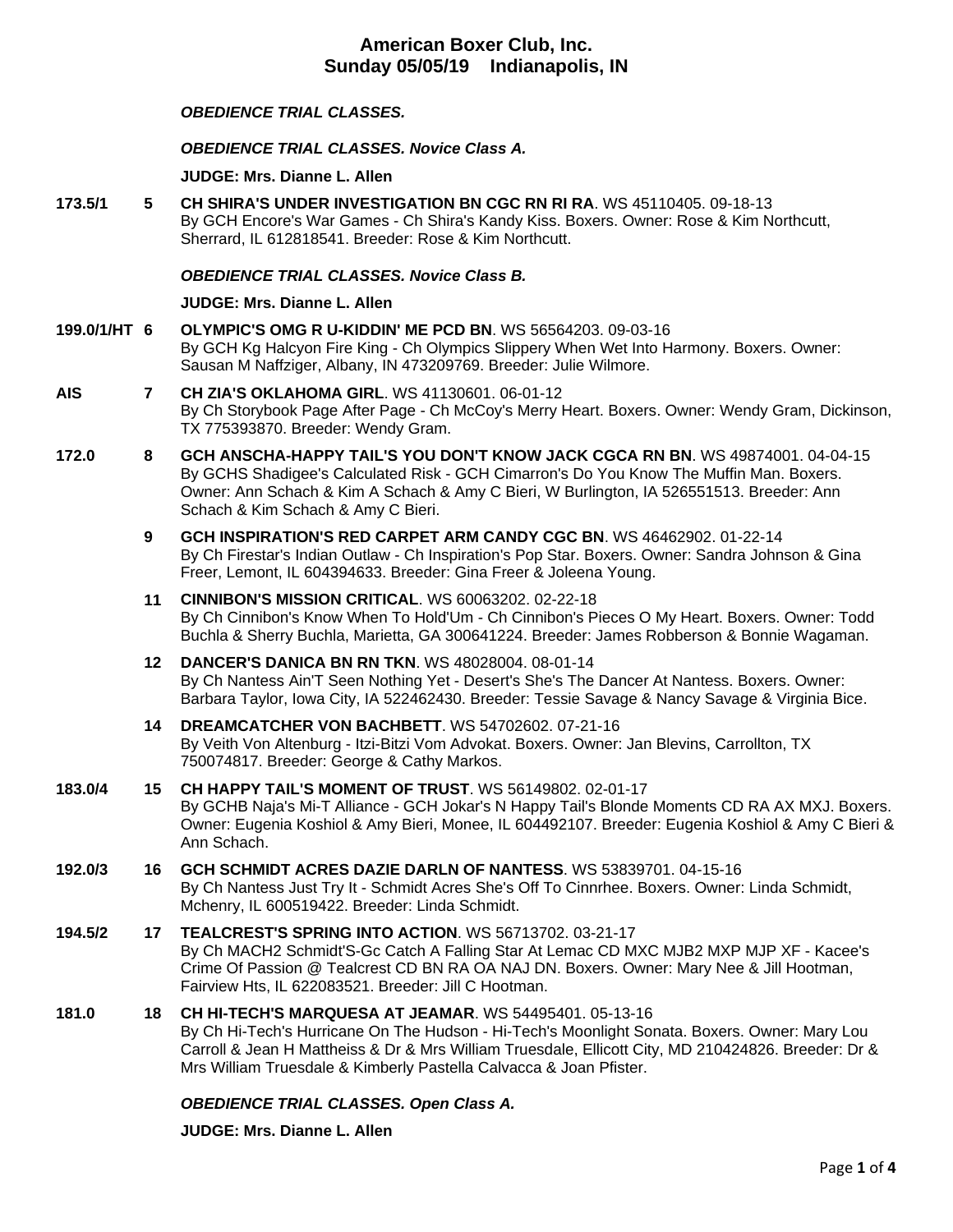- **19 [BOXNEN'S OVERDRIVE CD BN RN MXB MJB XF](http://infodog.com/my/drlookup2.htm?makc=WS%2048715207&mdog=Boxnen%27s+Overdrive+CD+BN+RN+MXB+MJB+XF&wins=all)**. WS 48715207. 10-24-14 By B-Tanoni Vipera Box - Boxnen's Jwoww. Boxers. Owner: Renee Fulcer, Winnebago, IL 610888942. Breeder: Minna Nousiainen-Becher.
- **21 [DEBLYN INDOMITABLE SPIRIT CD BN RE TD PT CGC](http://infodog.com/my/drlookup2.htm?makc=WS%2045881502&mdog=DebLyn+Indomitable+Spirit+CD+BN+RE+TD+PT+CGC&wins=all)**. WS 45881502. 12-02-13 By Ch Storybook Page After Page - Ch Peprhl Life's A Dance With DebLyn VCD1 BN GN RE TDX HT PT. Boxers. Owner: Debra L Owens & Robert L Owens, Luther, IA 501524705. Breeder: Debra Owens & Caitlyn Owens & Sue Ann Thompson.
- **22 [PRAIRIE HILLS IT'S ALL ABOUT THE SMOKE BN RN CGC](http://infodog.com/my/drlookup2.htm?makc=WS%2050520403&mdog=Prairie+Hills+It%27s+All+About+The+Smoke+BN+RN+CGC&wins=all)**. WS 50520403. 05-23-15 By Ch Prairie Hills No Doubt About It CD RA - Vesta. Boxers. Owner: John & Pat Senne, West Chicago, IL 601854553. Breeder: J Gassel.
- **23 BAR-K'S [BUBBA JOE](http://infodog.com/my/drlookup2.htm?makc=WS%2055224006&mdog=Bar-K%27s+Bubba+Joe&wins=all)**. WS 55224006. 09-23-16 By GCH Bar-K's Listchs Hi-Tech Davinci Code - GCH Bar-K's Starina Of Chombers. Boxers. Owner: Clara Luke, Hillside, IL 601621042. Breeder: Phillip Koening.
- **24 [OLYMPIC'S TAKE IT AWAY CD PCD BN RAE AXP AJP XFP CA CGCA CGCU TKN FDC](http://infodog.com/my/drlookup2.htm?makc=WS%2049995002&mdog=Olympic%27s+Take+It+Away+CD+PCD+BN+RAE+AXP+AJP+XFP+CA+CGCA+CGCU+TKN+FDC&wins=all)**. WS 49995002. 02-20-15 By Ch Oak Knoll's Justice For All - Olympic's What Can I Say?. Boxers. Owner: Debora & Randall Hall & Julie Wilmore, Louisville, KY 402226645. Breeder: Julie Wilmore & Claudia Parsons.
- **25 [CH KT'S WALKIN ON SUNSHINE CD](http://infodog.com/my/drlookup2.htm?makc=WS%2050920503&mdog=Ch+KT%27s+Walkin+On+Sunshine+CD&wins=all)**. WS 50920503. 06-25-15 By Ch Encore's Judgment Day - Ch Kt's Creme De Cacao. Boxers. Owner: Sue Driscoll & Lynn Schaefer, Belvidere, IL 610087010. Breeder: Sue Driscoll & Lynn Schaefer.
- **20 [PRAIRIE HILL'S STRONG AS TITANIUM CD BN AX AXJ XF SWN CGC](http://infodog.com/my/drlookup2.htm?makc=WS%2050245502&mdog=Prairie+Hill%27s+Strong+As+Titanium+CD+BN+AX+AXJ+XF+SWN+CGC&wins=all)**. WS 50245502. 04-29-15 By GCH Windward & Happy Tail's Game Changer - Prairie Hill's Lil Miss Jade CD RE. Boxers. Owner: Erin & Tom Rezmer, Lombard, IL 601483050. Breeder: Alyson Essington & Amy Bieri.

# *OBEDIENCE TRIAL CLASSES. Open Class B.*

## **JUDGE: [Mrs. Dianne L. Allen](http://infodog.com/show/judge/jdgprofile.htm?jn=5494)**

- **26 [SUNCHASE'S SIGNATURE BLACK CD OA OAJ TKN RA CGCA](http://infodog.com/my/drlookup2.htm?makc=WS%2055153002&mdog=Sunchase%27s+Signature+Black+CD+OA+OAJ+TKN+RA+CGCA&wins=all)**. WS 55153002. 09-17-16 By GCH Pearlisle Overnite In Memphis CDX RA - Sunchase's Smoke And Mirrors. Boxers. Owner: Tracy Hendrickson & Rhoda Brouillette, Broken Arrow, OK 740129426. Breeder: Rhoda Brouillette & Tracy Hendrickson.
- **27 [CH SUNCHASE'S TRADE SECRET UD MX MXJ BN RE GN PCD](http://infodog.com/my/drlookup2.htm?makc=WS%2049906102&mdog=Ch+Sunchase%27s+Trade+Secret+UD+MX+MXJ+BN+RE+GN+PCD&wins=all)**. WS 49906102. 03-03-15 By GCH Happy Tail's Kit Kat Saves The Day And Steals A Heart - Sunchase's Smoke And Mirrors. Boxers. Owner: Tracy Hendrickson & Rhoda Brouillette, Broken Arrow, OK 740129426. Breeder: Tracy Hendrickson & Rhoda Brouillette.
- **193.0/1/HC 28 [MACH TEALCREST'S BECK AND CALL UDX OM1 MX MXJ RN](http://infodog.com/my/drlookup2.htm?makc=WS%2040917801&mdog=MACH+Tealcrest%27s+Beck+And+Call+UDX+OM1+MX+MXJ+RN&wins=all)**. WS 40917801. 03-12-12 By Ch Tealcrest's Luck Of The Irish CD RA AX MXJ NF CA - Miro-Tealcrests What's UR Name RN CA. Boxers. Owner: Mary Nee & Jill Hootman, Fairview Hts, IL 622083521. Breeder: Jill C Hootman & Robin Kennedy.
	- **29 [SUNCHASE'S FIFTH ACE CDX AX AXJ RA TKN](http://infodog.com/my/drlookup2.htm?makc=WS%2055153003&mdog=Sunchase%27s+Fifth+Ace+CDX+AX+AXJ+RA+TKN&wins=all)**. WS 55153003. 09-17-16 By GCH Pearlisle Overnite In Memphis CDX RA - Sunchase's Smoke And Mirrors. Boxers. Owner: Tracy Hendrickson & Rhoda Brovillette, Broken Arrow, OK 740129426. Breeder: Rhoda Goselin-Brouillette & Tracy Hendrickson.

# *OBEDIENCE TRIAL CLASSES. Utility Class A.*

### **JUDGE: [Ms. Suzanne D. Hemminger](http://infodog.com/show/judge/jdgprofile.htm?jn=15146)**

**30 [CH DEBLYN'S PEPRHL WICKED CDX BN RE MX MJB OF](http://infodog.com/my/drlookup2.htm?makc=WS%2045881505&mdog=Ch+DebLyn%27s+Peprhl+Wicked+CDX+BN+RE+MX+MJB+OF&wins=all)**. WS 45881505. 12-02-13 By GCH Storybook's Page After Page - Ch Peprhl Life's A Dance With DebLyn VCD2 RE AX AXJ PT. Boxers. Owner: Sue Ann Thompson, North Liberty, IA 523179540. Breeder: Deb & Caitlyn Owens & Sue Ann Thompson.

*OBEDIENCE TRIAL CLASSES. Utility Class B.*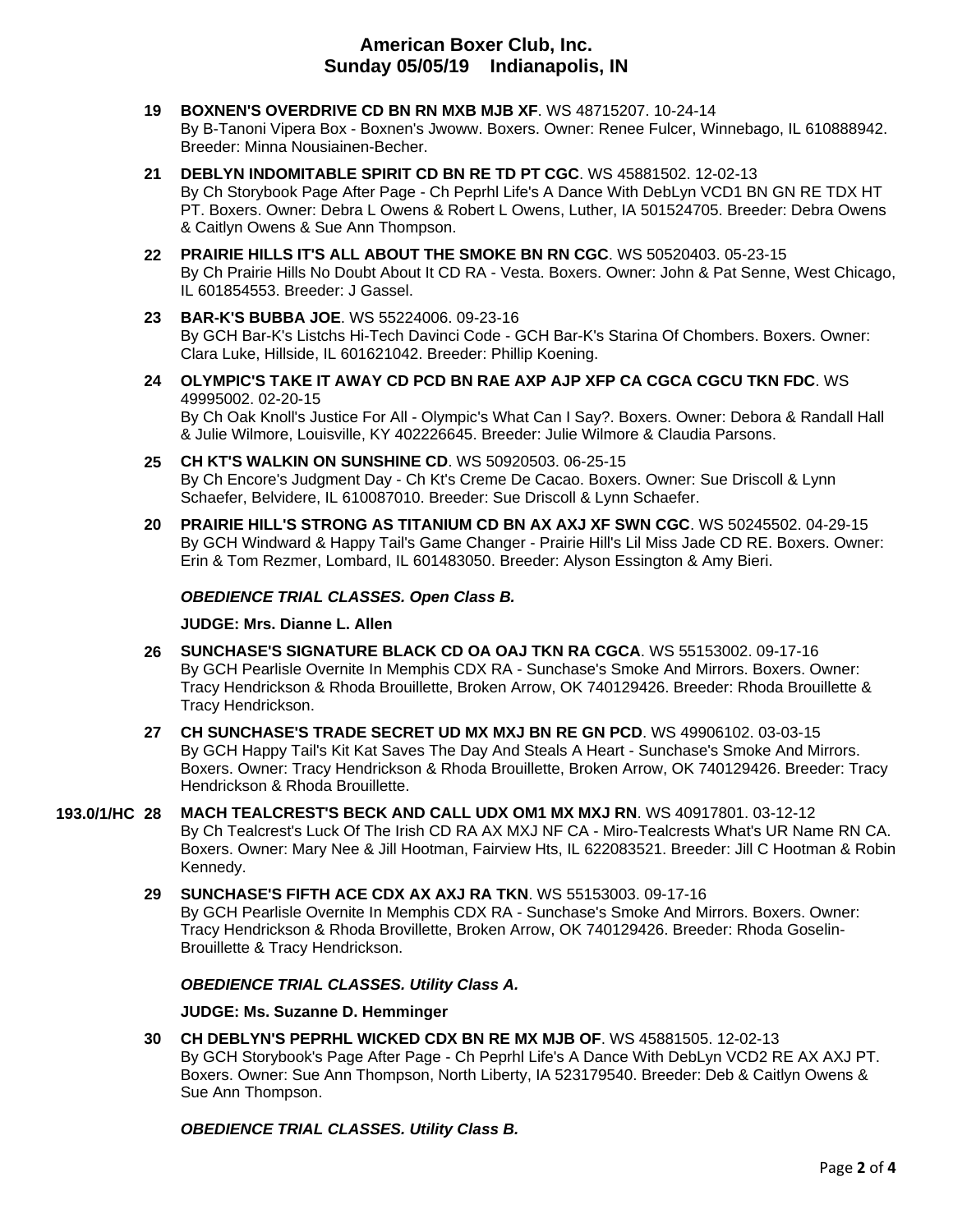**JUDGE: [Ms. Suzanne D. Hemminger](http://infodog.com/show/judge/jdgprofile.htm?jn=15146)**

- **27 [CH SUNCHASE'S TRADE SECRET UD MX MXJ BN RE GN PCD](http://infodog.com/my/drlookup2.htm?makc=WS%2049906102&mdog=Ch+Sunchase%27s+Trade+Secret+UD+MX+MXJ+BN+RE+GN+PCD&wins=all)**. WS 49906102. 03-03-15 By GCH Happy Tail's Kit Kat Saves The Day And Steals A Heart - Sunchase's Smoke And Mirrors. Boxers. Owner: Tracy Hendrickson & Rhoda Brouillette, Broken Arrow, OK 740129426. Breeder: Tracy Hendrickson & Rhoda Brouillette.
- **28 [MACH TEALCREST'S BECK AND CALL UDX OM1 MX MXJ RN](http://infodog.com/my/drlookup2.htm?makc=WS%2040917801&mdog=MACH+Tealcrest%27s+Beck+And+Call+UDX+OM1+MX+MXJ+RN&wins=all)**. WS 40917801. 03-12-12 By Ch Tealcrest's Luck Of The Irish CD RA AX MXJ NF CA - Miro-Tealcrests What's UR Name RN CA. Boxers. Owner: Mary Nee & Jill Hootman, Fairview Hts, IL 622083521. Breeder: Jill C Hootman & Robin Kennedy.

## *OBEDIENCE TRIAL CLASSES. Beginner Novice Class A.*

## **JUDGE: [Mrs. Dianne L. Allen](http://infodog.com/show/judge/jdgprofile.htm?jn=5494)**

**A 31 [HAPPY TAIL'S & MARBURL'S ANGEL STANDING BY](http://infodog.com/my/drlookup2.htm?makc=WS%2054982703&mdog=Happy+Tail%27s+&+Marburl%27s+Angel+Standing+By&wins=all)**. WS 54982703. 05-27-16 By Ch Illyrian's Sharper Image - GCH Jokar's N Happy Tail's Fergalicious. Boxers. Owner: Amy Bieri & Mary Fances Burleson, Sachse, TX 750483931. Breeder: Mary Frances Burleson & Amy C Bieri.

### *OBEDIENCE TRIAL CLASSES. Beginner Novice Class B.*

### **JUDGE: [Mrs. Dianne L. Allen](http://infodog.com/show/judge/jdgprofile.htm?jn=5494)**

**181.0/2 10 [CH HAPPY TAIL'S N PRAIRIE HILLS PISTOLS AND ROSES](http://infodog.com/my/drlookup2.htm?makc=WS%2051347408&mdog=Ch+Happy+Tail%27s+N+Prairie+Hills+Pistols+And+Roses&wins=all)**. WS 51347408. 09-21-15 By GCH Happy Tail's Kit Kat Saves The Day & Steals A Heart - Ch Happy Tail's Faith, Trust & Pixie Dust. Boxers. Owner: Alyson Essington & Amy Bieri, Johnsburg, IL 600518412. Breeder: Eugenia Koshiol & Lori McClain & Amy Bieri.

#### **A 15 [CH HAPPY TAIL'S MOMENT OF TRUST](http://infodog.com/my/drlookup2.htm?makc=WS%2056149802&mdog=Ch+Happy+Tail%27s+Moment+Of+Trust&wins=all)**. WS 56149802. 02-01-17

By GCHB Naja's Mi-T Alliance - GCH Jokar's N Happy Tail's Blonde Moments CD RA AX MXJ. Boxers. Owner: Eugenia Koshiol & Amy Bieri, Monee, IL 604492107. Breeder: Eugenia Koshiol & Amy C Bieri & Ann Schach.

**191.5/1 16 [GCH SCHMIDT ACRES DAZIE DARLN OF NANTESS](http://infodog.com/my/drlookup2.htm?makc=WS%2053839701&mdog=GCH+Schmidt+Acres+Dazie+Darln+Of+Nantess&wins=all)**. WS 53839701. 04-15-16 By Ch Nantess Just Try It - Schmidt Acres She's Off To Cinnrhee. Boxers. Owner: Linda Schmidt, Mchenry, IL 600519422. Breeder: Linda Schmidt.

## **32 [CH SHADIGEE'S CHECKMATE](http://infodog.com/my/drlookup2.htm?makc=WS%2032371102&mdog=Ch+Shadigee%27s+Checkmate&wins=all)**. WS 32371102. 11-02-09 By Ch Summer's Blackjack Of Shadigee - Shadigee's Moonlit Mirage. Boxers. Owner: Wendy Gram & Lee & Mary Jane Nowak, Dickinson, TX 775393870. Breeder: Lee & Mary Jane Nowak & Alicia Feldhaussen.

#### **33 [TEALCREST'S SPRING FLING BCAT](http://infodog.com/my/drlookup2.htm?makc=WS%2056713701&mdog=Tealcrest%27s+Spring+Fling+BCAT&wins=all)**. WS 56713701. 03-21-17 By Ch MACH2 Schmidt'S-Gc Catch A Falling Star At Lemac CD MXC MJB2 MXP MJP XF - Kacee's Crime Of Passion @ Tealcrest CD BN RA OA OAJ DN. Boxers. Owner: Jill Hootman, Clarksville, TN 370405513. Breeder: Jill C Hootman.

# *OBEDIENCE TRIAL CLASSES. Graduate Novice Class.*

### **JUDGE: [Mrs. Dianne L. Allen](http://infodog.com/show/judge/jdgprofile.htm?jn=5494)**

**176.5/1 24 [OLYMPIC'S TAKE IT AWAY CD PCD BN RAE AXP AJP XFP CA CGCA CGCU TKN FDC](http://infodog.com/my/drlookup2.htm?makc=WS%2049995002&mdog=Olympic%27s+Take+It+Away+CD+PCD+BN+RAE+AXP+AJP+XFP+CA+CGCA+CGCU+TKN+FDC&wins=all)**. WS 49995002. 02-20-15 By Ch Oak Knoll's Justice For All - Olympic's What Can I Say?. Boxers. Owner: Debora & Randall Hall & Julie Wilmore, Louisville, KY 402226645. Breeder: Julie Wilmore & Claudia Parsons.

### *OBEDIENCE TRIAL CLASSES. Veterans Class (Obedience).*

### **JUDGE: [Mrs. Dianne L. Allen](http://infodog.com/show/judge/jdgprofile.htm?jn=5494)**

- **191.5/1 34 [HALL'S ANGEL OF MINE CD](http://infodog.com/my/drlookup2.htm?makc=PAL256182&mdog=Hall%27s+Angel+Of+Mine+CD+BN+RAE&wins=all) BN RAE**. PAL256182. 01-03-10Boxers. Owner: Debora & Randall W Hall, Louisville, KY 402226645. Breeder: .
- **154.5/2 35 [ORION'S & WINWAL'S AN ERNIE FOR BERT CD BN PCD RE CA CGC RATN](http://infodog.com/my/drlookup2.htm?makc=WS%2037457107&mdog=Orion%27s+&+Winwal%27s+An+Ernie+For+Bert+CD+BN+PCD+RE+CA+CGC+RATN&wins=all)**. WS 37457107. 04-